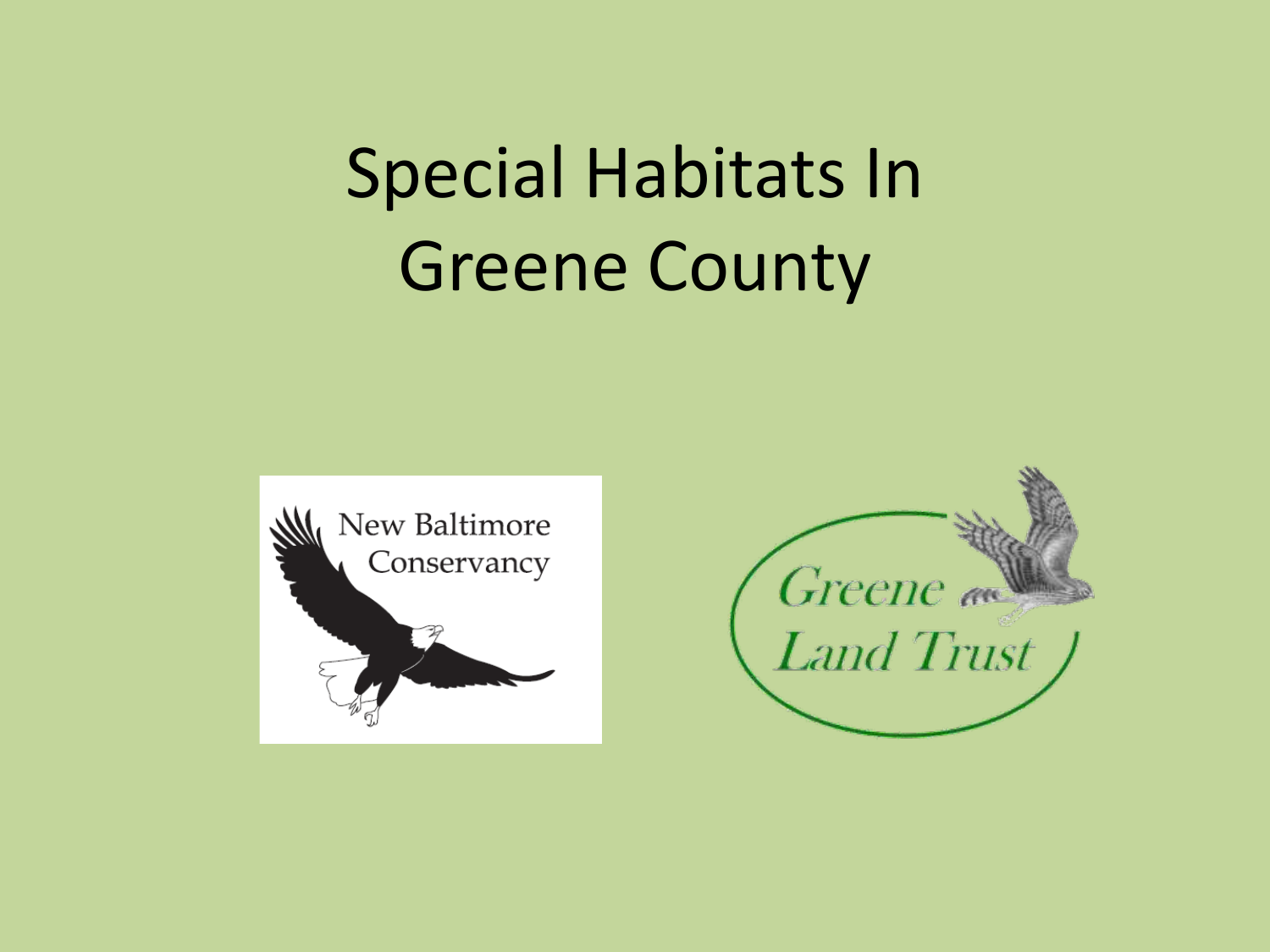#### What does Greene County have in common with these animals…..





That need special grassland habitat to survive?







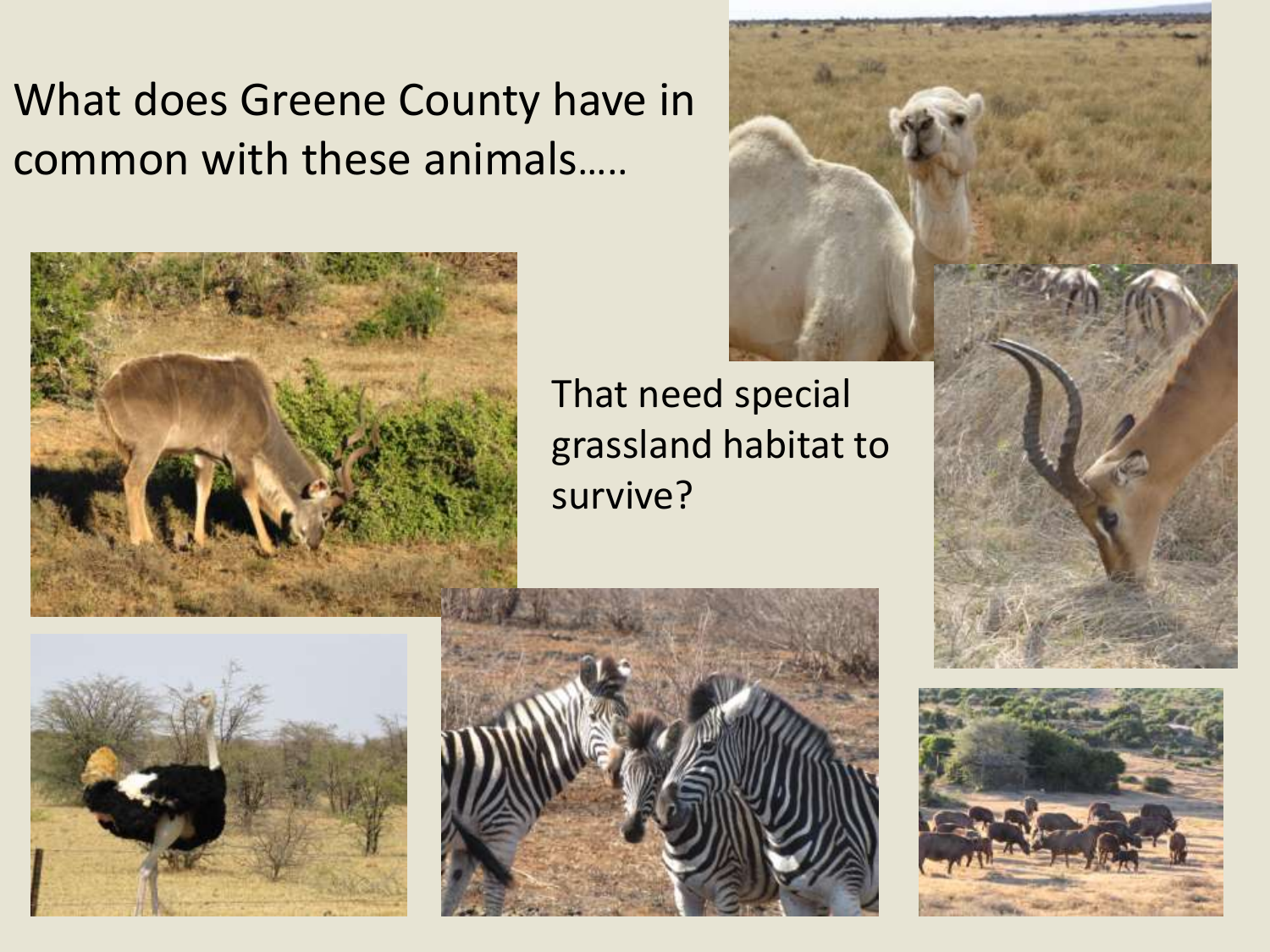#### Or these…





#### That need special wetland habitat to survive?

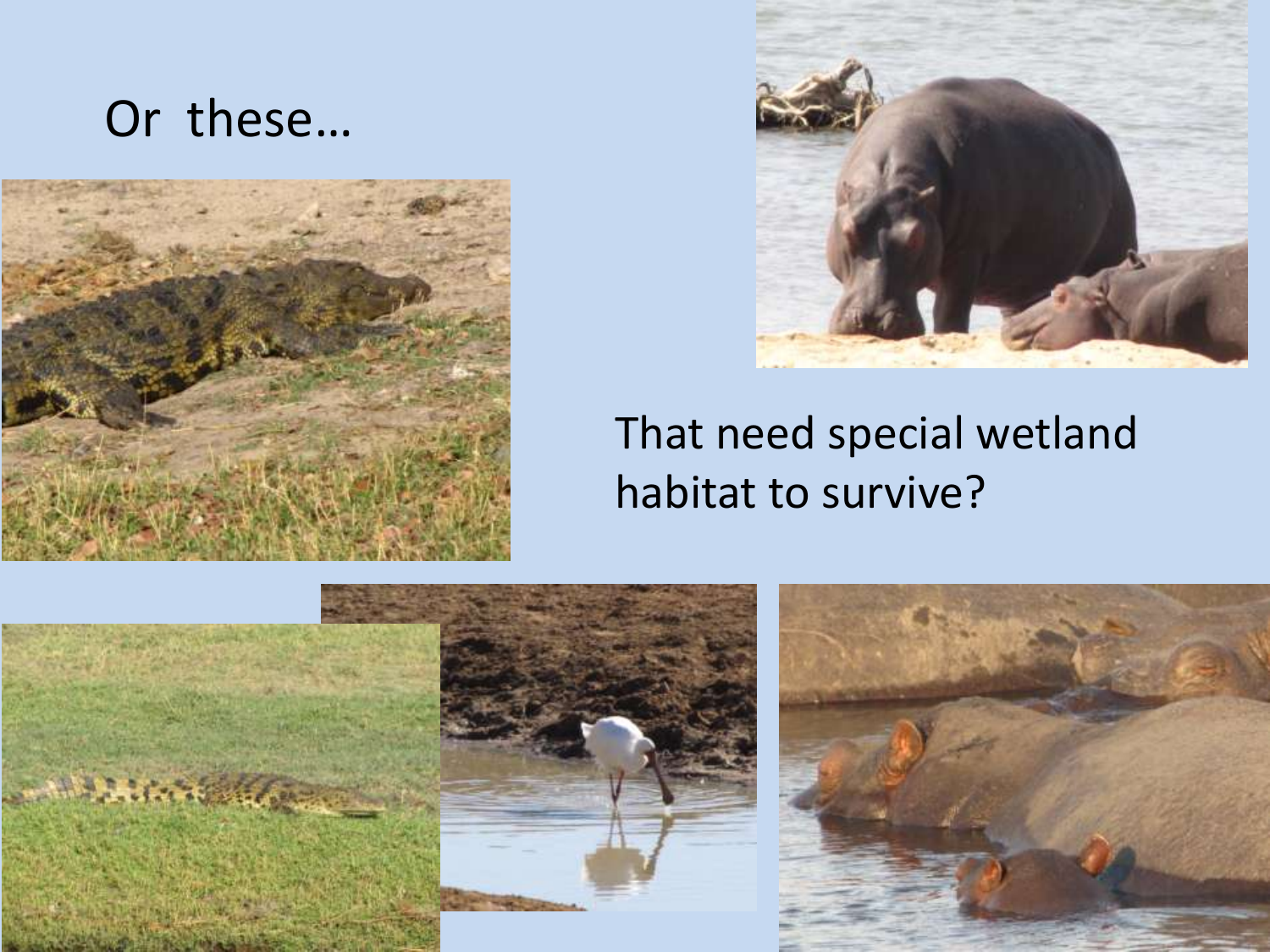#### We have BOTH

## Globally Rare Freshwater Tidal Wetlands

## Grasslands that are Disappearing



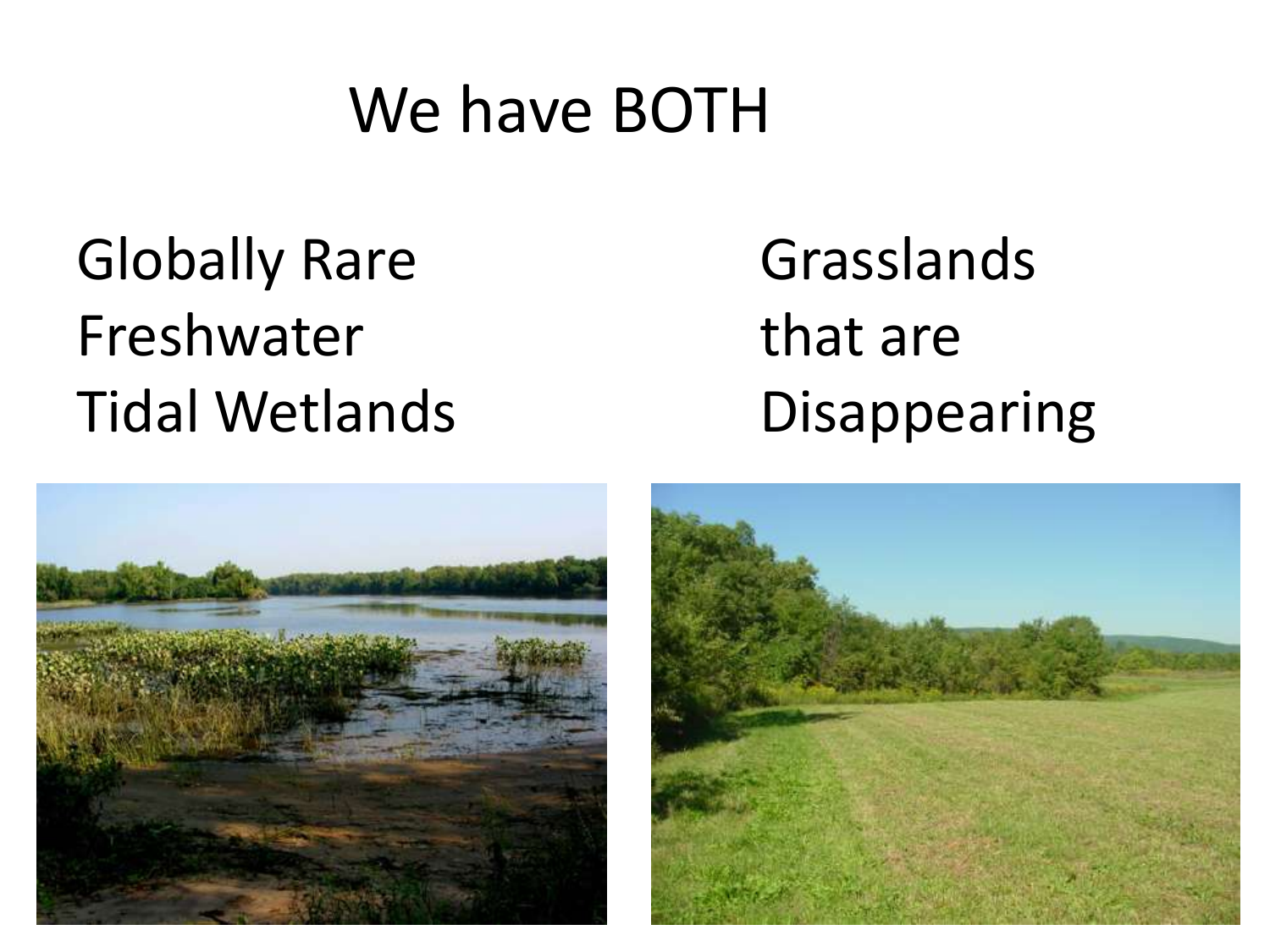## What are grasslands?

•Simply put - land that has mostly grassy vegetation

•Can include old fields, pasture, hayfields, cropland

•In the Northeast, grasslands eventually succeed to forest, so they require management such as mowing or grazing to keep out woody plants

•Provide habitat for more than a dozen grassland-dependent bird species

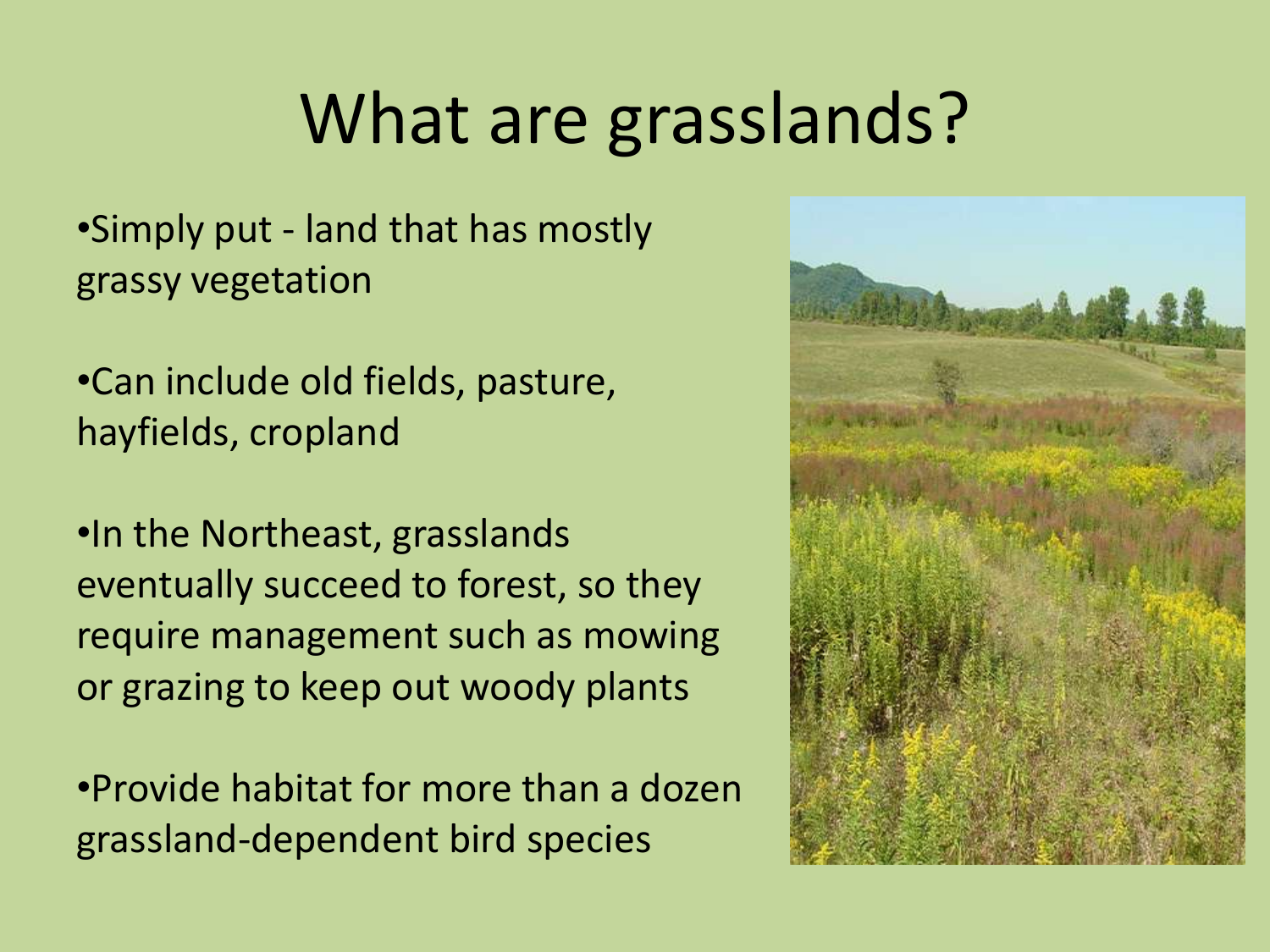# Current threats to Grasslands and Grassland Birds

•Development pressures lead to loss of farmland, small family farms

•Increase in intensive farming methods, early and more-frequent haying

•Habitat fragmentation

•Succession to forest

•Invasive species

•Not a priority for protection in current planning process

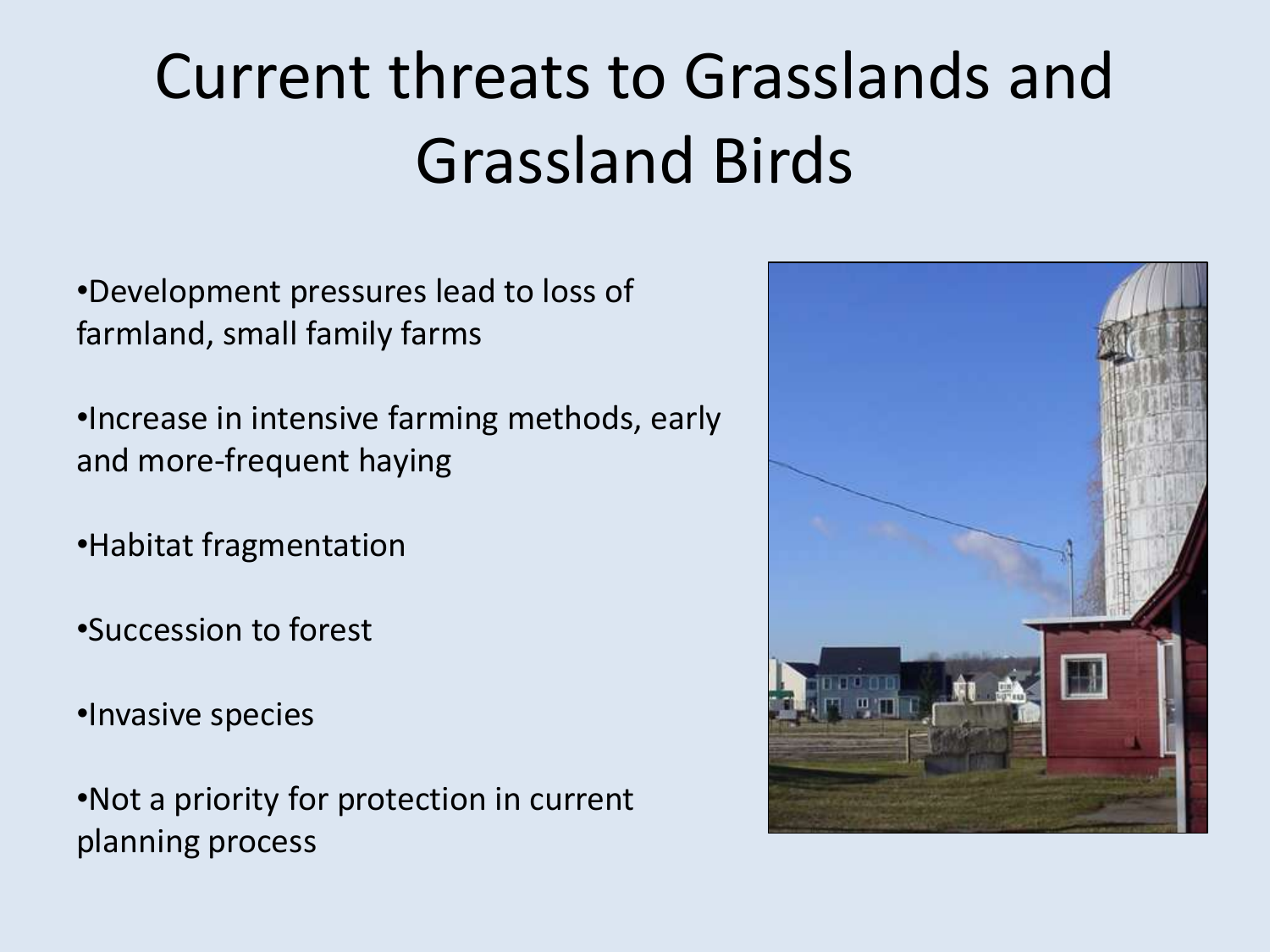# Grassland Birds at Risk

•In the past 40-50 years, some grassland bird species have declined in population by 70-90%. Most at-risk group of birds in the United States.

•Short-eared Owl (NYS endangered)

•Northern Harrier and Upland Sandpiper (NYS threatened)

•Bobolink, Eastern Meadowlark, Horned Lark, Grasshopper Sparrow (Special Concern or Species of Greatest Conservation Need)

•Other grassland bird species: Savannah Sparrow, American kestrel, Snow bunting, American Pipit, Lapland longspur, Eastern Bluebird, Rough-legged hawk



Northern Harrier pair

Bird illustrations © James Coe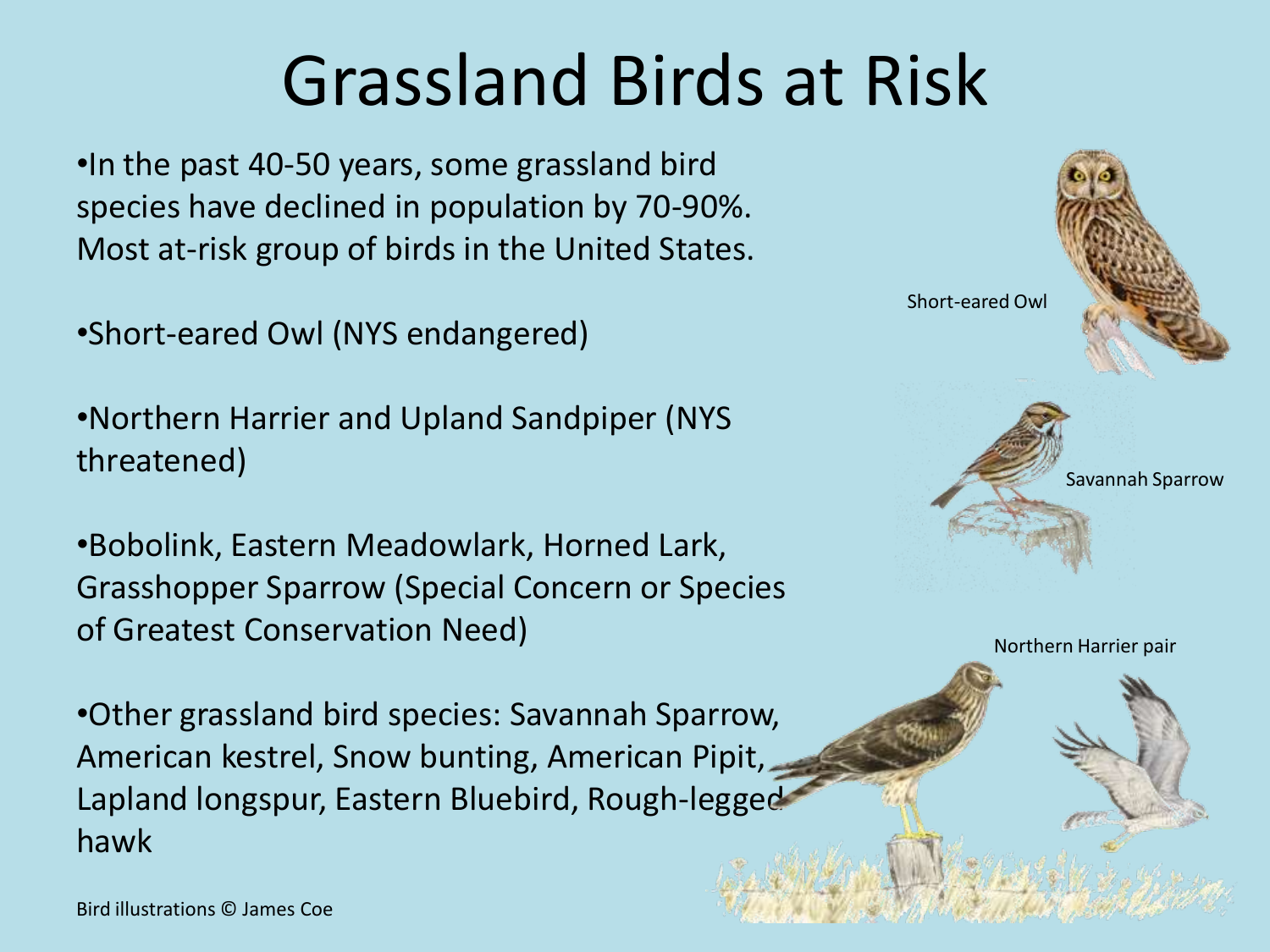# Habitat needs of Grassland Birds



Male and female Bobolink

•Habitat: food, shelter, nesting sites, refuge, etc.

•Grassland birds are "habitat specialists"

•Four major habitat requirements:

- 1. Large expanses of connected grasslands – "area sensitive" birds
- 2. Suitable grassland vegetation
- 3. Safe nesting areas in the summer months (May through July)
- 4. Suitable winter habitat for wintering grassland birds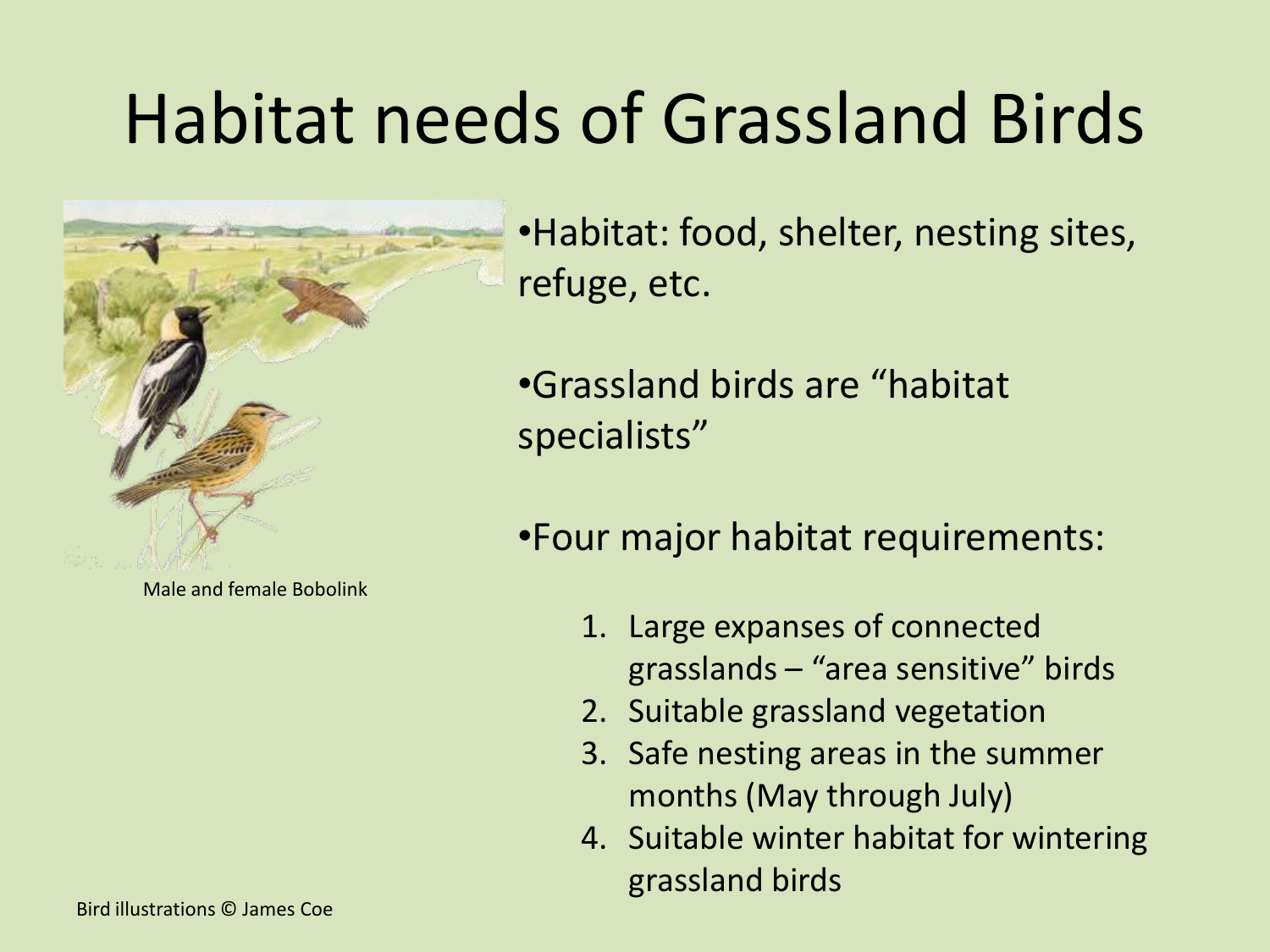# Importance and Benefits of Grasslands to People

•Preservation of rural character and cultural heritage

•Open space protection and conserving small, family farms

•Environmental services provided by grasslands – water quality and downstream flood protection

•Benefits to farmers – grassland birds prey on harmful insects

•Multiple uses of grasslands – recreation, birding, agriculture

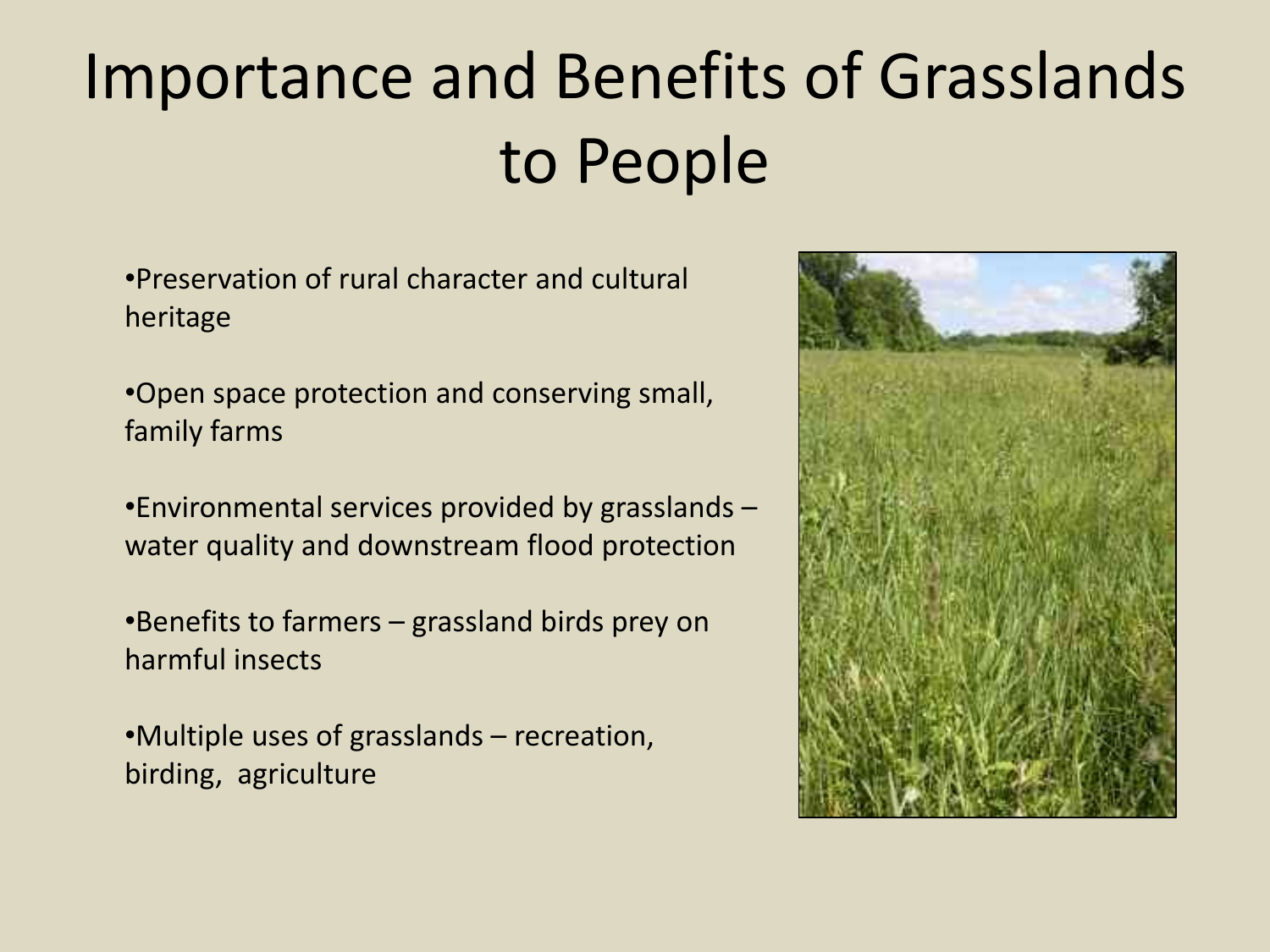## Grasslands in New York through History to Today…



•1800's, NY forests were cleared for agriculture.

•Grassland birds thrived on small family farms, hayfields and pastures

•Today, our landscape is changing again with dramatic losses of these small farms and open spaces.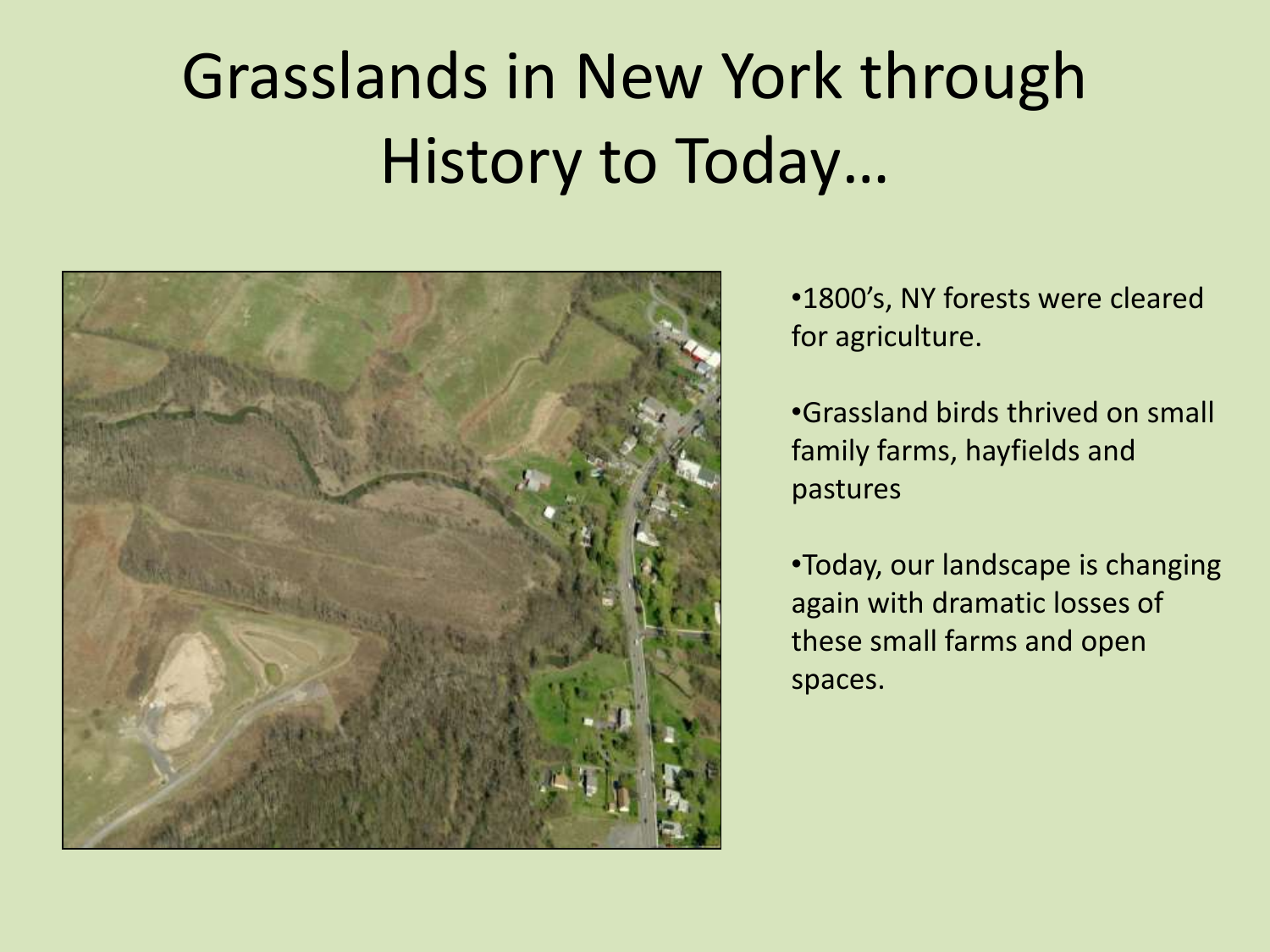## Coxsackie Creek Grassland Preserve

Conservation success upon which to build:

•Over 300 acres of protected grasslands, wetlands and Coxsackie Creek riparian lands

•Owned and managed by the Greene Land Trust

•Created through an innovative partnership with GCIDA, GCSWCD, Greene County Habitat Advisory Committee

•Excellent first step for core grassland habitat protection…

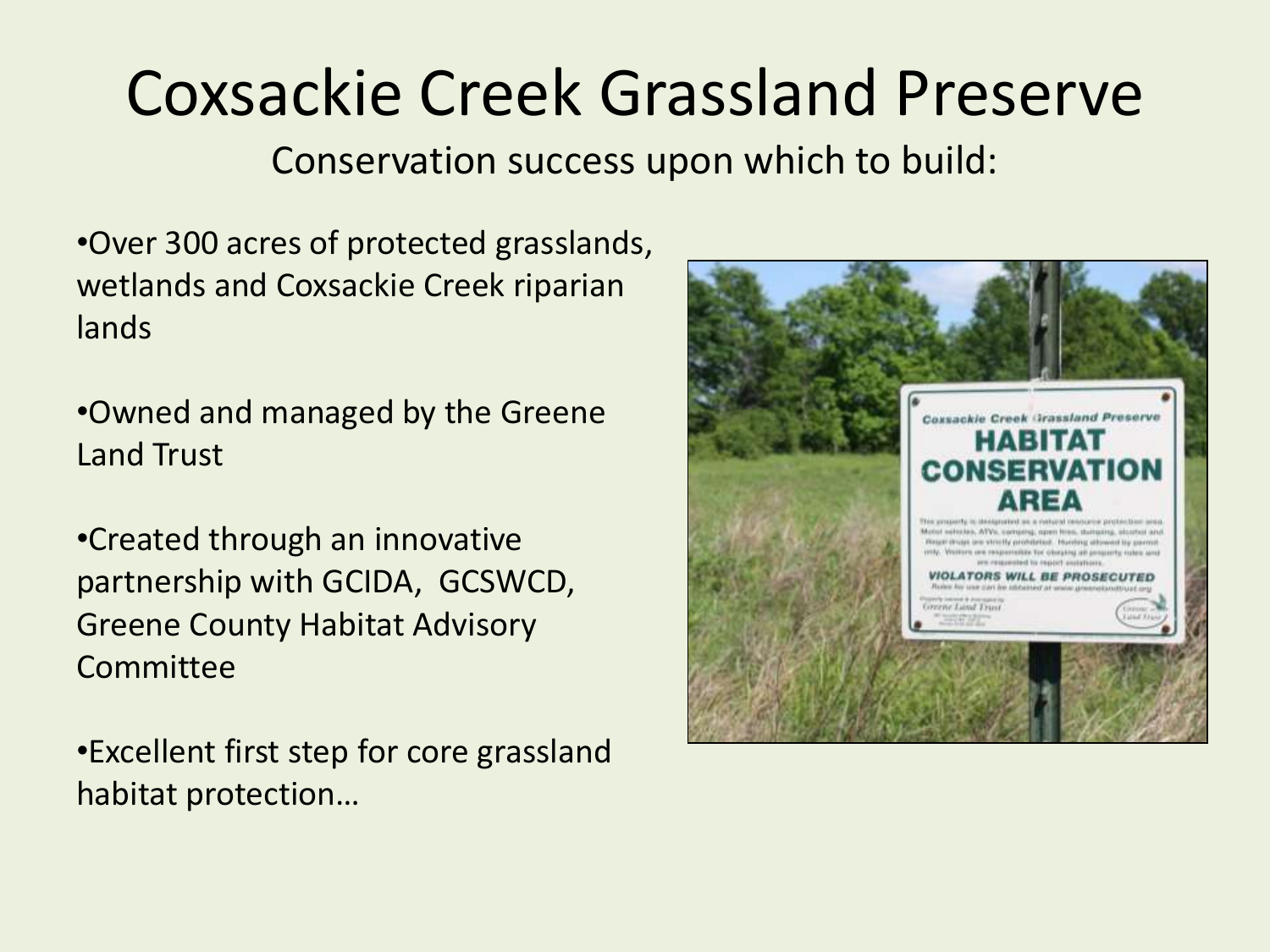Did you know there is a 4 foot tide in the Hudson River Estuary?

Between high tide and low tide are areas that are under water and exposed with every tide change.

Usually tidal areas have salt water – but not where we live.

This gives us a habitat that is so unusual that it is considered globally rare!



Freshwater **Tidal** Wetland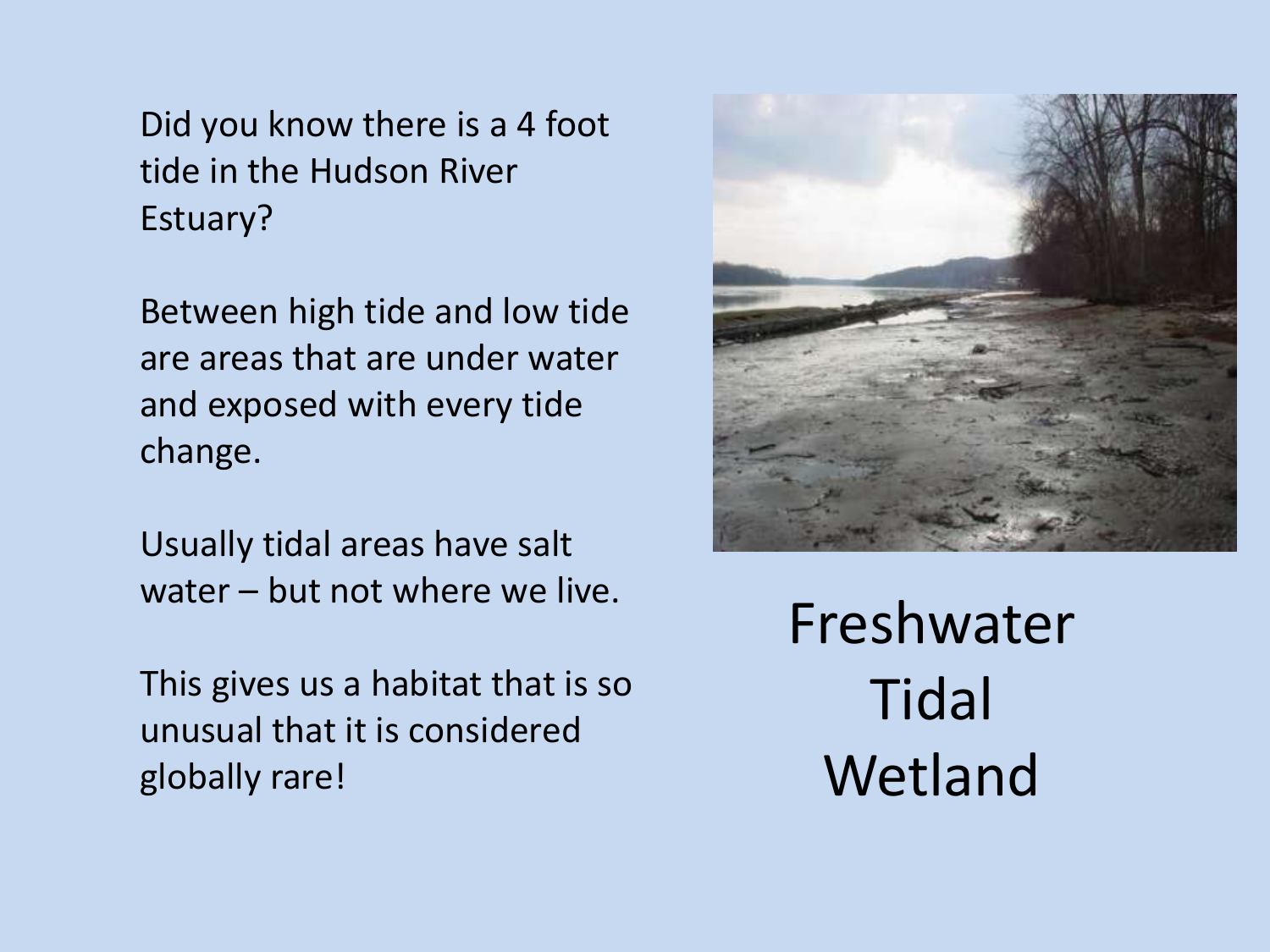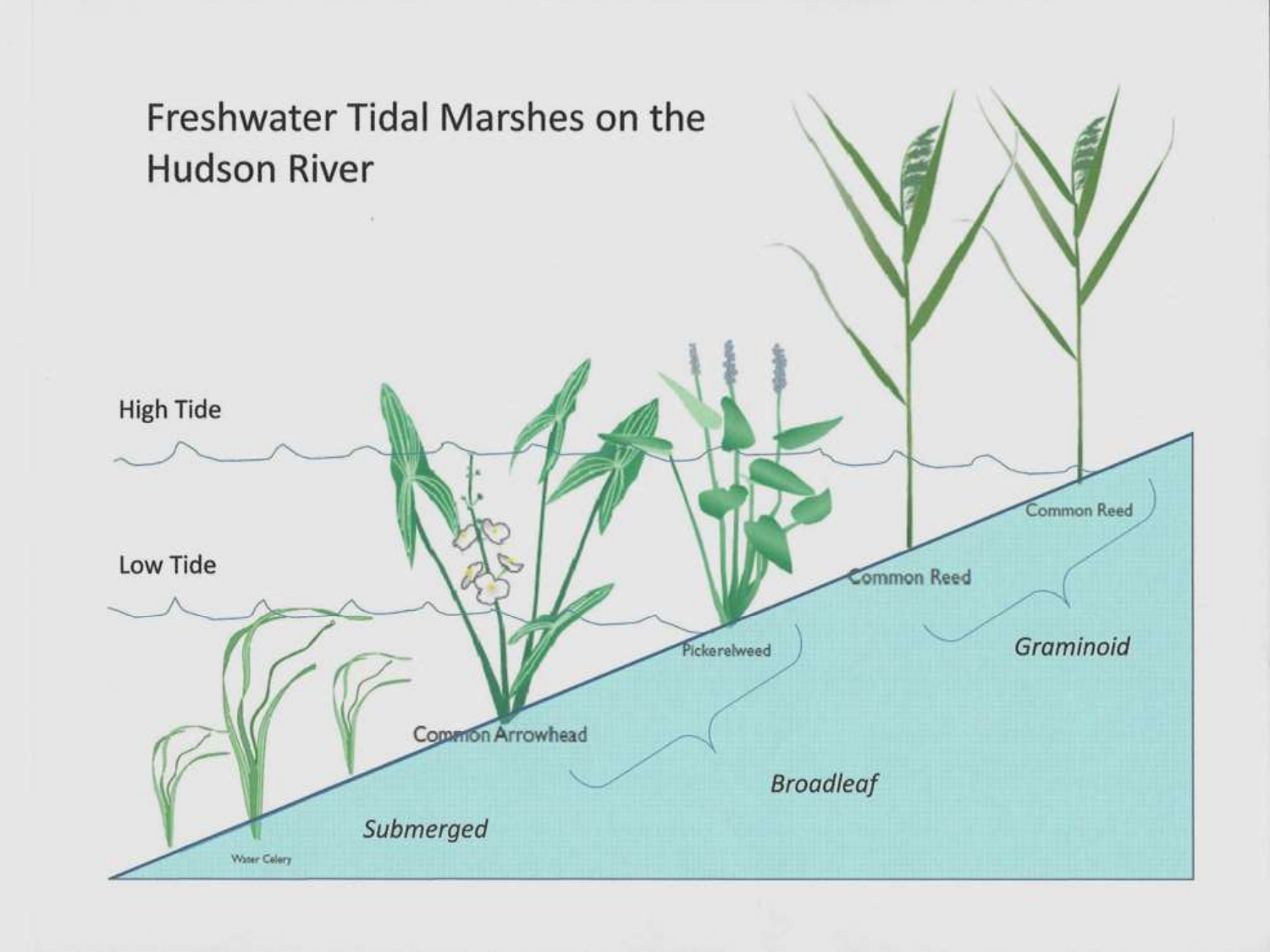#### What are some of the plants and animals I might see here?

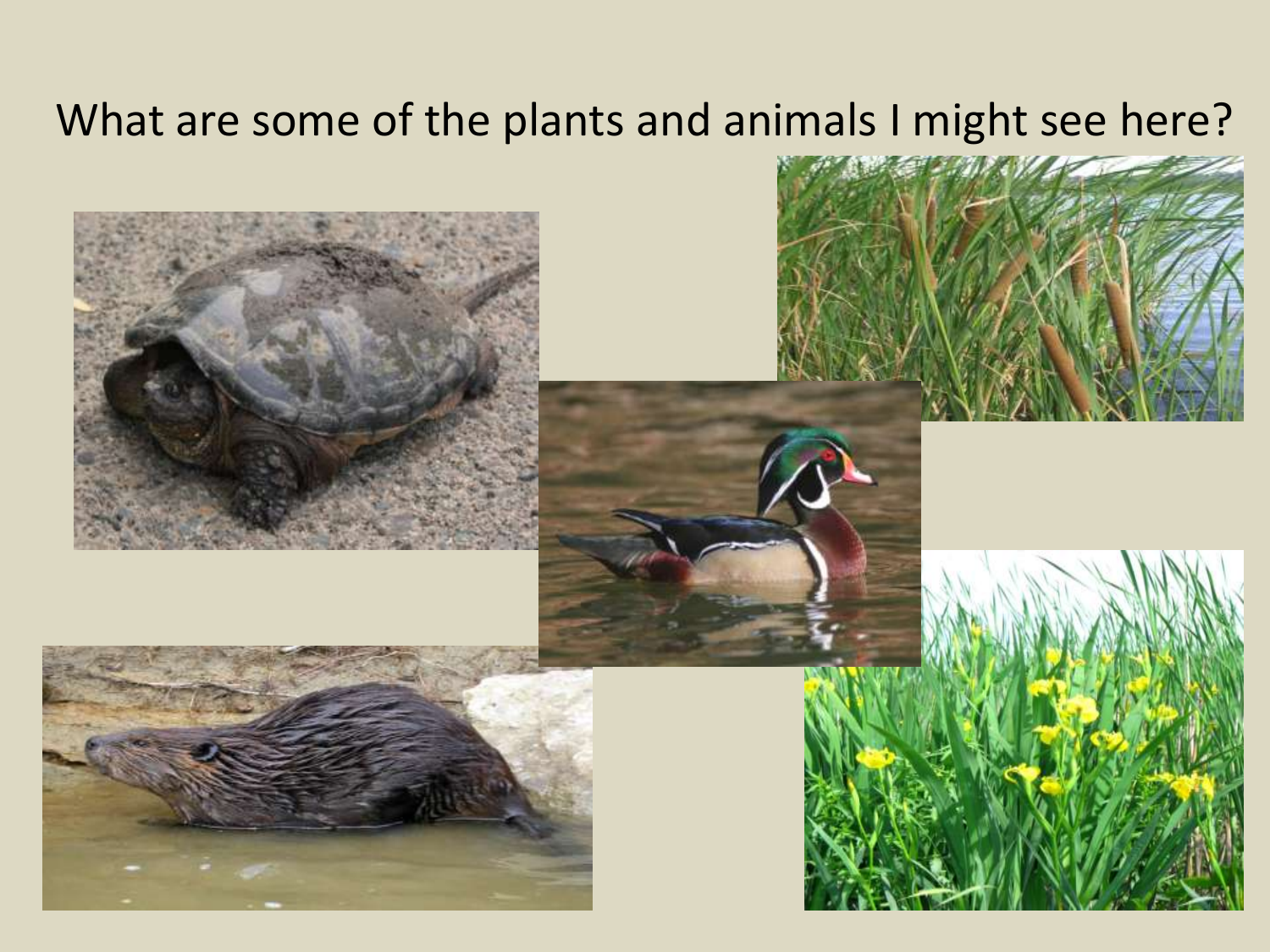One of the most interesting animals is one that is just passing through

• These tiny creatures are called glass eels – they are baby American Eels

• Just a couple of inches long they swim all the way from the Caribbean sea to grow up in the Hannacroix Creek



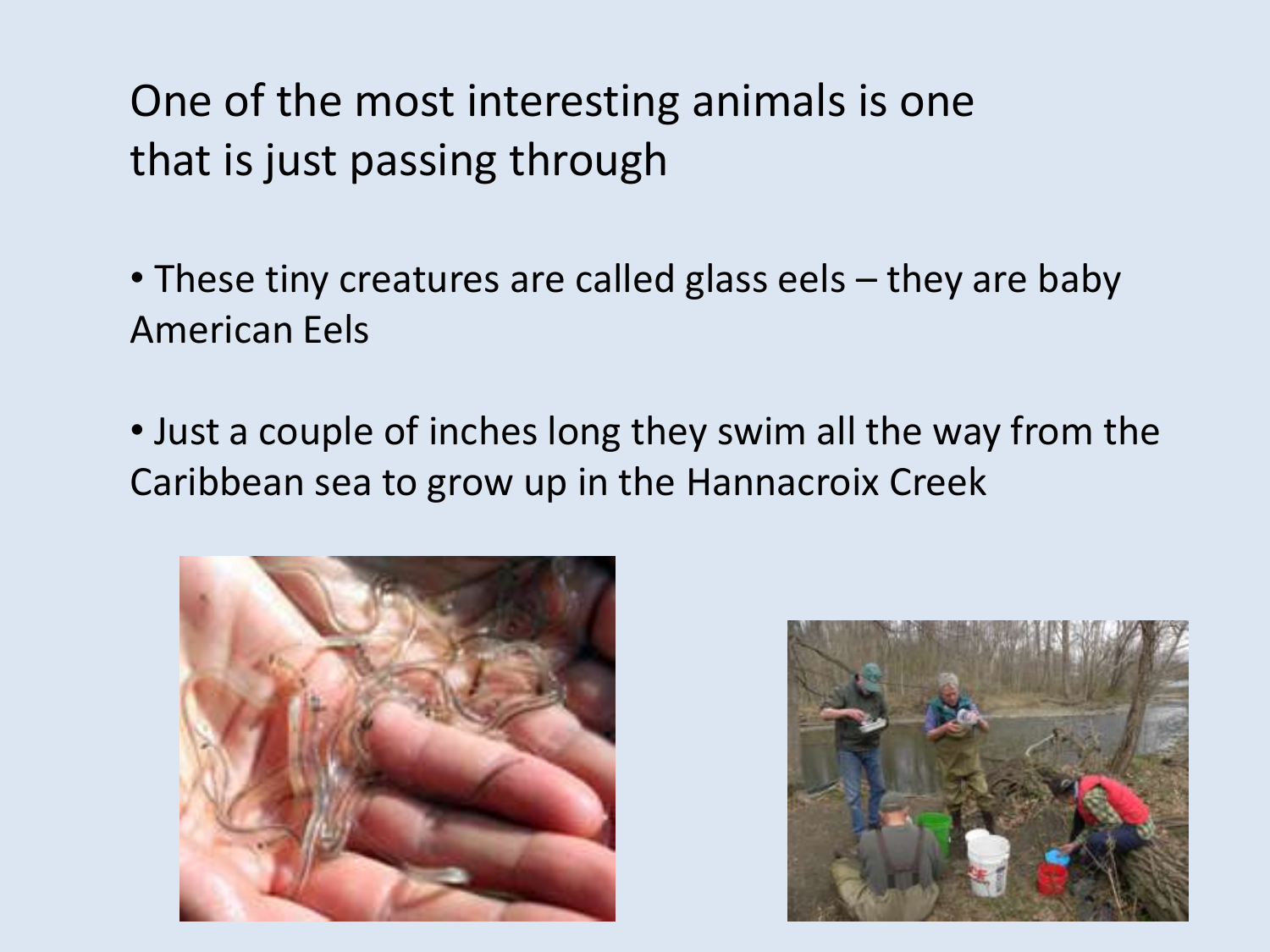#### What threats does this habitat face?

- •Fill for development or dredging
- •Invasive species
- •Pollution
- •Sea level rise



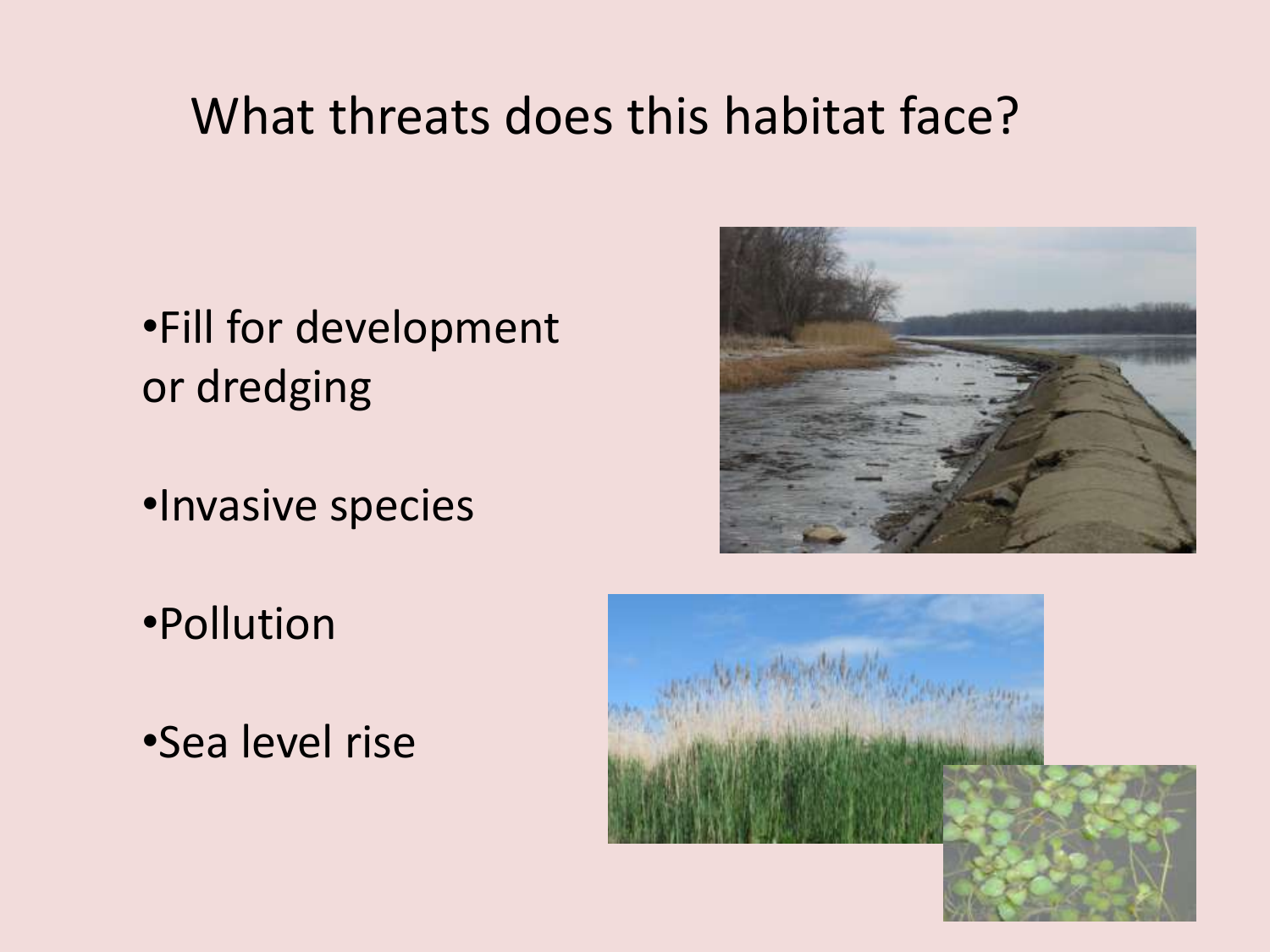#### What are some of the benefits of this habitat?

•Biodiversity

•Protect shoreline from erosion

•Make flooding less severe

•Filter pollutants

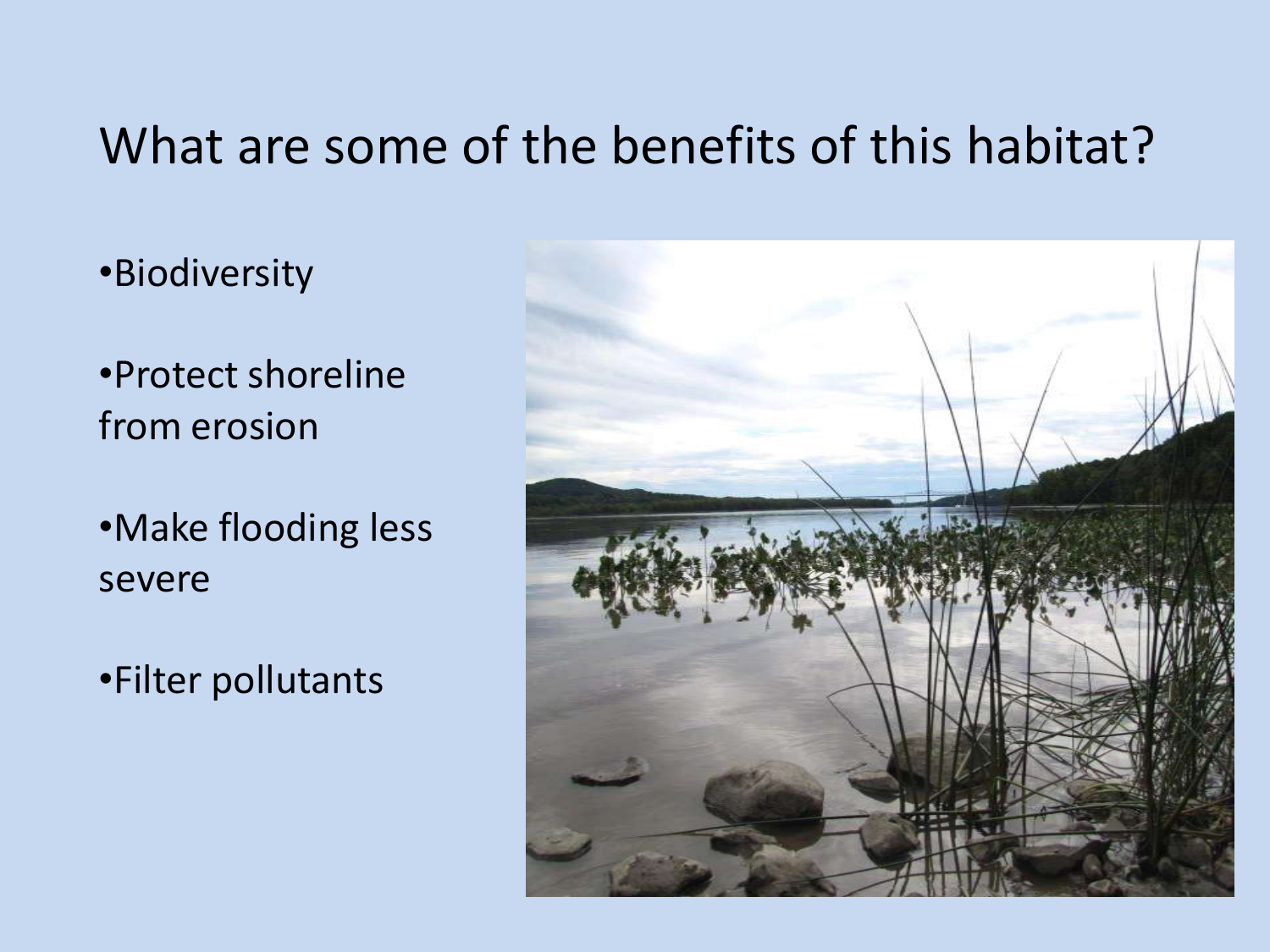#### Where can I see a freshwater tidal wetland?

- •Hanncroix Creek Preserve/ Hudson River Interpretive Trail in New Baltimmore
- •Boat launch in Coxsacckie
- •Willows at Brandow Point in Athens
- •Ramshorn Livingston Sanctuary in Catskill